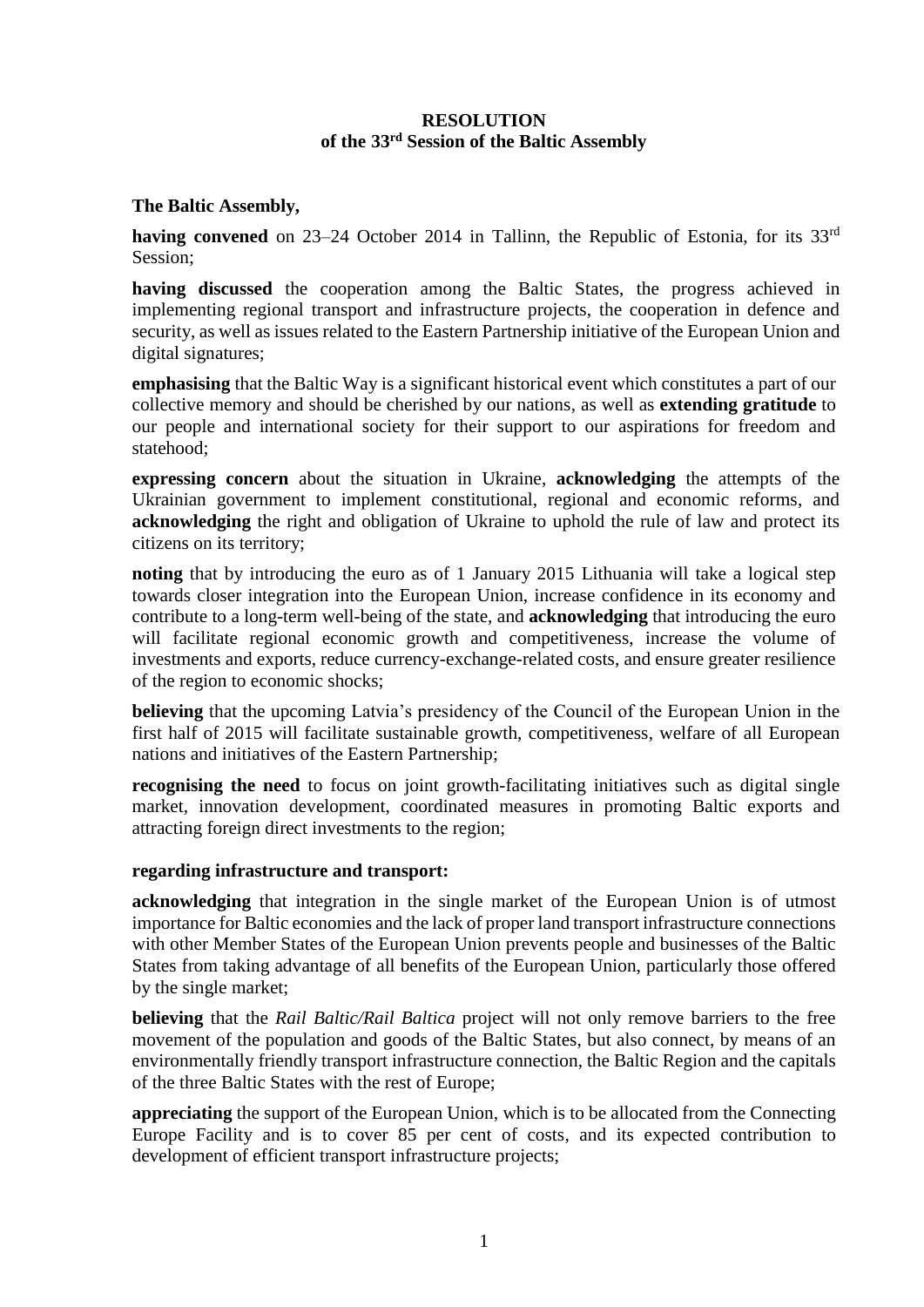**stressing** the importance of a strong support from the parliaments and governments of the Republic of Estonia, the Republic of Latvia and the Republic of Lithuania and their commitment for implementation of the *Rail Baltic/Rail Baltica* project;

**welcoming** successful conclusion of negotiations of the *Rail Baltic/Rail Baltica* Task Force and signing of the Shareholders' Agreement on establishing the joint venture of the *Rail Baltic/Rail Baltica* project;

**calls on** the parliaments and governments of Estonia, Latvia and Lithuania, as well as the Baltic Council of Ministers:

- to jointly prepare and submit the *Rail Baltic/Rail Baltica* project application for funding of the Connecting Europe Facility and start building the railway line;
- to continue negotiations with Finland and Poland on their involvement in the North Sea-Baltic TEN-T Corridor in order to link it with the railway line constructed in the framework of the *Rail Baltic/Rail Baltica* project;

## **regarding energy sector:**

**underlining** that long-term cooperation must be oriented towards developing a single Baltic energy policy and strategy;

**reiterating** that future energy needs of the Baltic States can be met in an efficient manner only subject to the implementation of regional projects and creation of regional energy market;

**calls on** the parliaments and governments of Estonia, Latvia and Lithuania, as well as the Baltic Council of Ministers:

- to seek for alternative sources of energy supplies, promote the use of energy from renewable sources and implement joint projects, thereby reducing dependence on one energy supplier;
- to analyse Baltic energy markets (energy systems, management of electricity capacity, trade in electricity) in order to identify flaws of separately operating markets, to evaluate benefits of common energy markets and to reduce costs for energy consumers;
- to continue developing electricity and gas interconnections;
- to urge discussions on scenario selection and implementation of the synchronous interconnection of power systems of the Baltic States with European Continental Networks and de-synchronisation from the IPS/UPS system, giving priority to a scenario whose implementation would be least dependant on third-country influence;
- to take a coordinated position regarding the functioning of the Baltic gas market and to elaborate regional gas market regulations;
- to foster cooperation among project stakeholders that would allow potential investors to prepare and evaluate the Visaginas Nuclear Power Plant project, while constructively solving the outstanding issues of the implementation of the project;
- to take action to facilitate the implementation of the decision of the Agency for the Cooperation of Energy Regulators of 11 August 2014 on the cross-border cost allocation for the Gas Interconnection Poland-Lithuania (GIPL) project in order to integrate the isolated gas market of the Baltic States into the EU market and to ensure proper EU financial support;

#### **regarding cooperation in health sector:**

**reiterating** the need to promote implementation of the Partnership Agreement on Joint Procurements of Medicinal Products and Medical Devices and Lending of Medicinal Products and Medical Devices Procurable Centrally, and the Declaration on Cooperation in Organ Transplantation signed by the Baltic States, as well as to urge Latvia and Lithuania to sign an agreement on cross-border cooperation in the provision of ambulance services in the Lithuanian-Latvian border area;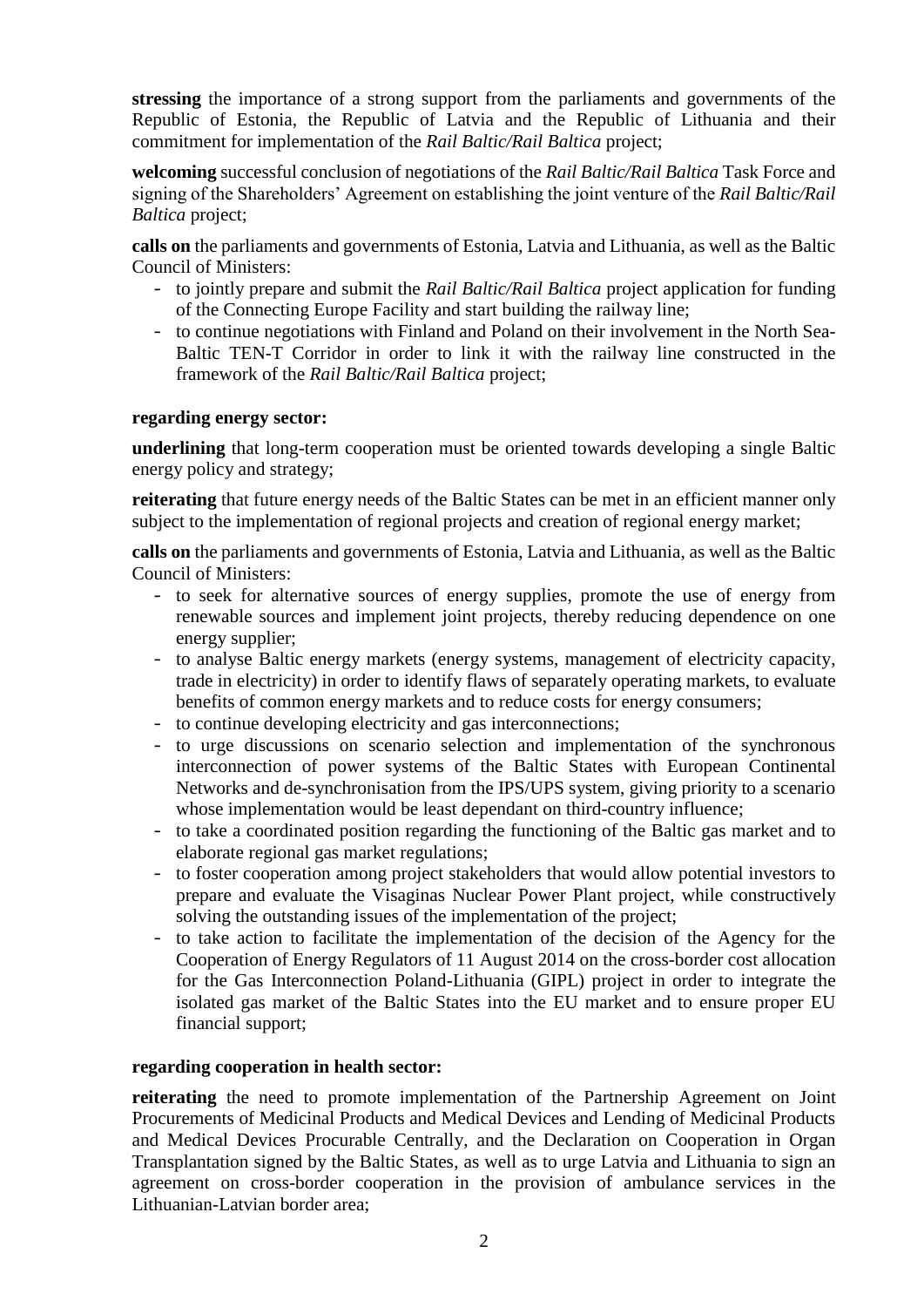**calls on** the parliaments and governments of Estonia, Latvia and Lithuania, as well as the Baltic Council of Ministers:

- to develop an action plan for coordinated implementation of the Cross-border Healthcare Directive:
- to develop an action plan for introducing single E-Health system that would link Baltic healthcare systems (legal and organisational aspects, content and technical standards, as well as data exchange);
- to commence negotiations on expert level about specialisation of medical centres of the states;

## **regarding education, science and innovation:**

**appreciating** the ongoing mutual cooperation in the field of education within the framework of the Memorandum of Understanding between the Ministry of Education and Science of the Republic of Latvia, the Ministry of Education and Science of the Republic of Lithuania and the Ministry of Education and Research of the Republic of Estonia on Closer Cooperation in Higher Education, Research and Innovation signed in November 2012;

**welcoming** the creation of the Baltic Bonus scheme aimed at encouraging researchers and research institutions to come up with joint project applications;

**emphasising** that competitive economies require *inter alia* developed, coordinated and efficient vocational training, higher education and science;

**calls on** the parliaments and governments of Estonia, Latvia and Lithuania, as well as the Baltic Council of Ministers:

- to develop an action plan on closer cooperation and establishing regional networks in higher education, research and innovation;
- to draft coordinated higher education policy and to discuss opportunities to elaborate joint marketing strategy for education sector aimed at increasing competitiveness and accessibility of education to citizens of other countries;
- to start negotiations on specialisation of expensive higher and vocational education study programmes;
- to develop an action plan for cooperation in research and innovation and coordination of relevant policies, as well as to develop joint smart specialisation strategy;
- to develop an action plan for allocating grants and developing special exchange programmes for neighbouring countries;
- to consider ways to provide support for innovative start-ups through pan-Baltic venture capital funds (such as the BIF) or joint accelerators;

## **regarding food safety:**

**welcoming** the existing formal and informal cooperation among experts in food and veterinary safety and **emphasising** the need to increase coordination of action and information exchange among the relevant services;

**calls on** the parliaments and governments of Estonia, Latvia and Lithuania, as well as the Baltic Council of Ministers:

- to identify ways to increase funding for institutions dealing with food safety and quality;
- to commence negotiations on establishing joint laboratories, joint procurement of equipment, as well as options for reducing costs of food and environmental pollution analyses;